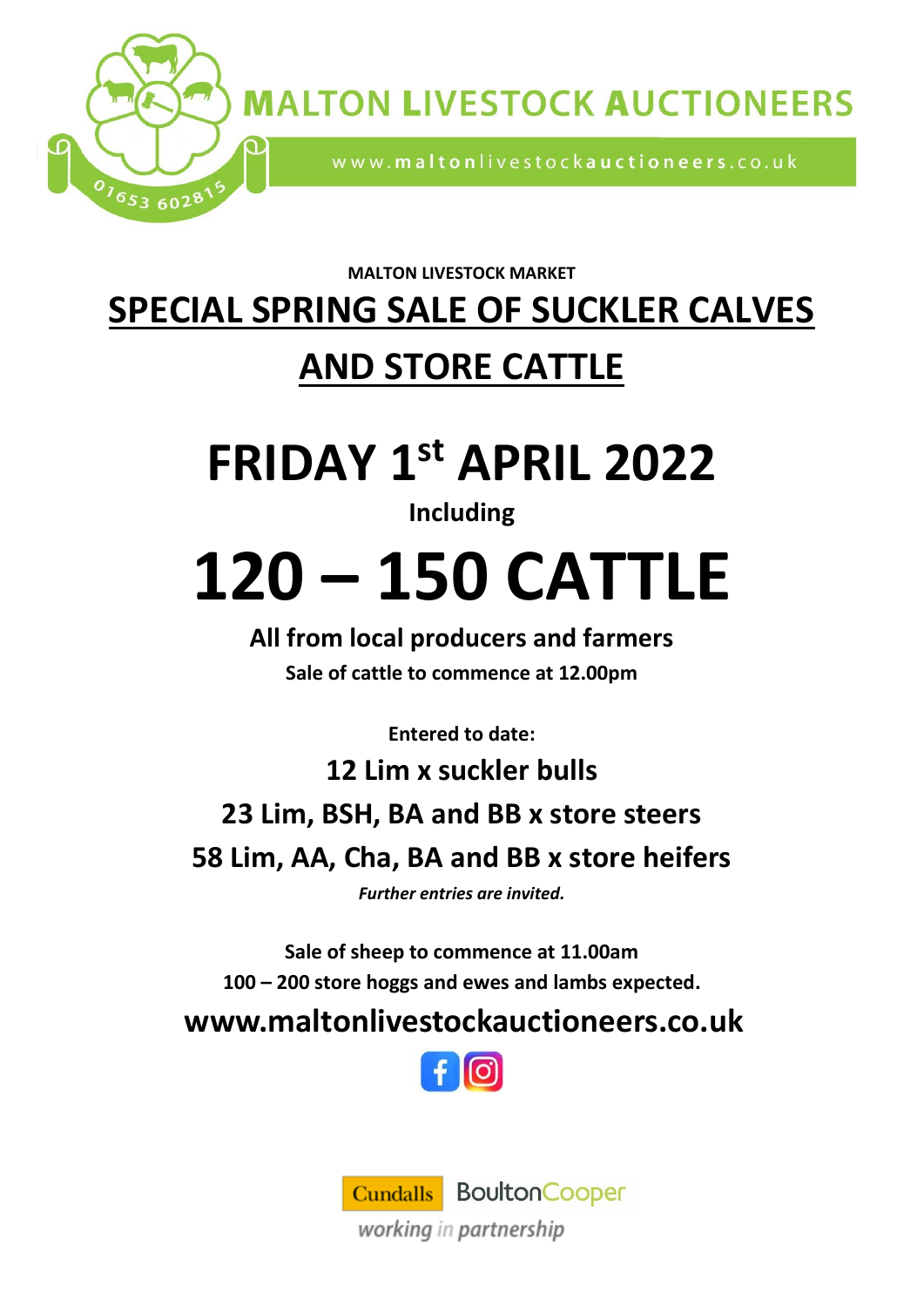#### **MALTON LIVESTOCK AUCTIONEERS THE CATTLE MARKET MALTON NORTH YORKSHIRE YO17 7JN**

#### **SALE INFORMATION**

- Vendors, please note that all cattle born after 1<sup>st</sup> January 1998 must be double tagged and accompanied to the market with their own fully competed passports.
- All store cattle should be penned by 11.00am. The market will be open at 7.00am
- Sale will commence at 12.00 noon with all bulls being sold first and followed by steers and heifers thereafter, any cows & calves / In-calf heifers will be sold before store bulls.
- Order of sale drawn by ballot on the day.

#### **ORDER OF SALE DRAWN BY BALLOT ON THE DAY**

| <b>Name &amp; Address</b> | <u>No.</u> | <b>Description</b>   | <b>Breed</b> | <u>Age</u> | <b>FAB</b> |
|---------------------------|------------|----------------------|--------------|------------|------------|
|                           |            |                      |              |            |            |
| C Barraclough,            | 5          | <b>Suckler Bulls</b> | Lim x        | 6-7 months | No         |
| Rosedale                  |            |                      |              |            |            |
| JF & TY Monkman,          | 4          | <b>Suckler Bulls</b> | Lim x        | 8 months   | Yes        |
| Malton                    |            |                      |              |            |            |
| PA Coates,                | 3          | <b>Suckler Bulls</b> | Lim x        | 16 months  | No         |
| Scalby                    |            |                      |              |            |            |

#### **SUCKLER AND FEEDING BULLS**

#### **SUCKLER CALVES AND STORE CATTLE**

| <b>Name &amp; Address</b> | No.            | <b>Description</b> | <b>Breed</b> | <b>Age</b>   | <b>FAB</b> |
|---------------------------|----------------|--------------------|--------------|--------------|------------|
|                           |                |                    |              |              |            |
| JR Cussons and Son,       | $\overline{7}$ | <b>Heifers</b>     | Lim x        |              | Yes        |
| Harwood Dale              |                |                    |              |              |            |
| DJ & S Tomlinson,         | 1              | Heifer             | BB x         | 14 months    | <b>No</b>  |
| <b>East Moors</b>         |                |                    |              |              |            |
| DJ & S Tomlinson,         | $\overline{2}$ | <b>Heifers</b>     | Lim x        | 13-14 months | <b>No</b>  |
| <b>East Moors</b>         |                |                    |              |              |            |
| F Frankish and Son,       | $\overline{2}$ | <b>Heifers</b>     | Sal x        | 13 months    | Yes        |
| North Frodingham          |                |                    |              |              |            |
| F Frankish and Son,       | $\overline{2}$ | <b>Steers</b>      | Sal x        | 13 months    | Yes        |
| North Frodingham          |                |                    |              |              |            |

Cundalls BoultonCooper

working in partnership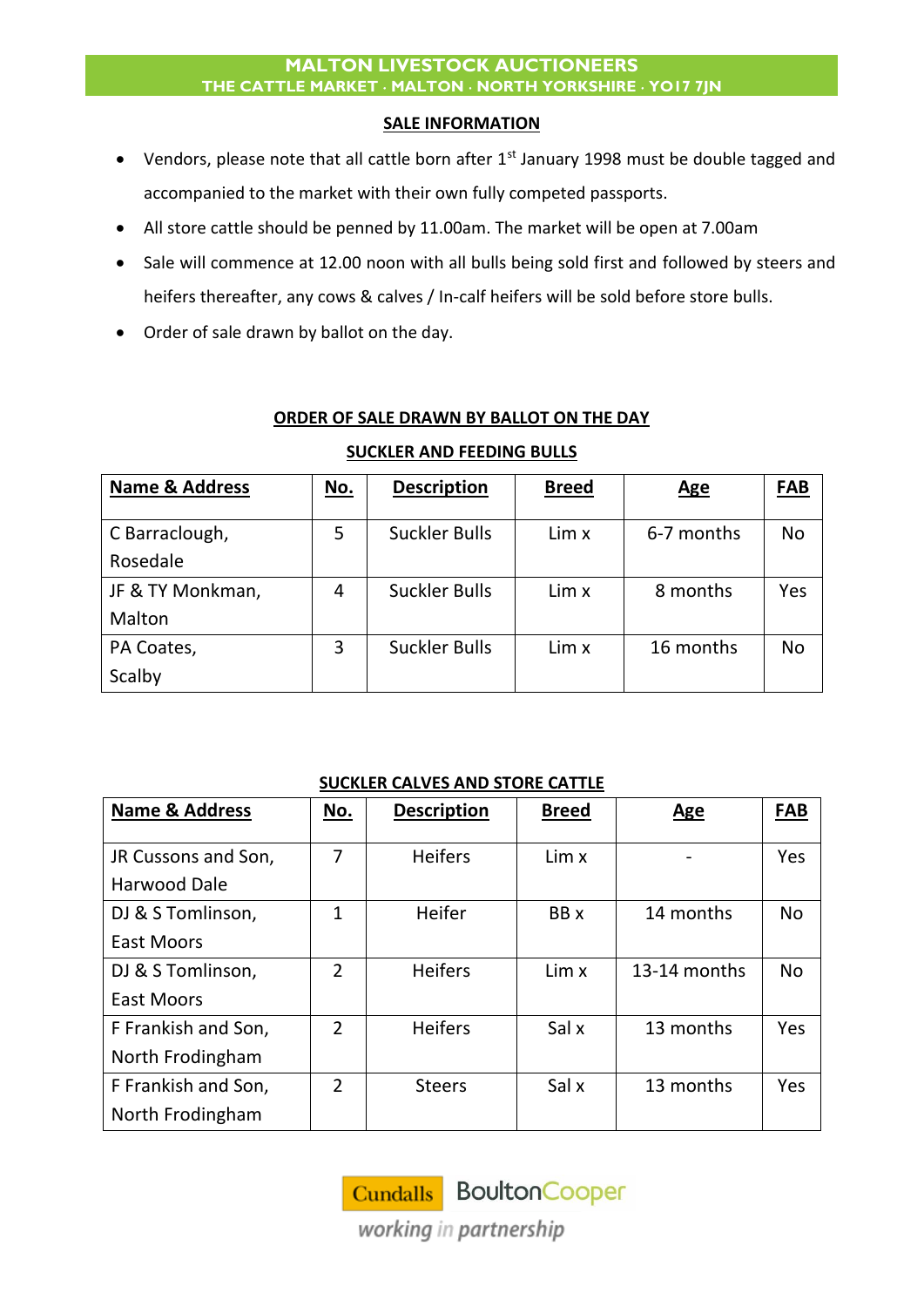#### **MALTON LIVESTOCK AUCTIONEERS THE CATTLE MARKET MALTON NORTH YORKSHIRE YO17 7JN**

| <b>Name &amp; Address</b> | No.            | <b>Description</b>  | <b>Breed</b> | <u>Age</u>   | <b>FAB</b> |
|---------------------------|----------------|---------------------|--------------|--------------|------------|
| CT Stonehouse & Son,      | $\overline{2}$ | <b>Heifers</b>      | AA x         | 8-10 months  | <b>No</b>  |
| <b>Brawby</b>             |                |                     |              |              |            |
| CT Stonehouse & Son,      | $\mathbf{1}$   | Heifer              | Lim x        | 7 months     | <b>No</b>  |
| Brawby                    |                |                     |              |              |            |
| CT Stonehouse & Son,      | $\mathbf{1}$   | Heifer              | AA x         | 20 months    | <b>No</b>  |
| Brawby                    |                |                     |              |              |            |
| DD and P Barnes,          | 4              | <b>Steers</b>       | Lim x        | 9-13 months  | Yes        |
| Yapham                    |                |                     |              |              |            |
| DD and P Barnes,          | $\overline{4}$ | <b>Heifers</b>      | Lim x        | 9-13 months  | Yes        |
| Yapham                    |                |                     |              |              |            |
| MA Hammond,               | $\overline{2}$ | <b>Strong Store</b> | Lim x        | 18-24 months | Yes        |
| Ebberston                 |                | heifers             |              |              |            |
| MA Hammond,               | $\overline{2}$ | <b>Strong Store</b> | Lim x        | 18-24 months | Yes        |
| Ebberston                 |                | <b>Steers</b>       |              |              |            |
| JF & TY Monkman,          | $\overline{4}$ | <b>Heifers</b>      | Lim x        | 9 months     | Yes        |
| Malton                    |                |                     |              |              |            |
| G Bell and Sons,          | 8              | <b>Steers</b>       | Lim x        | 8-10 months  | Yes        |
| Normanby                  |                |                     |              |              |            |
| G Bell and Sons,          | $\overline{2}$ | <b>Heifers</b>      | Lim x        | 8-10 months  | Yes        |
| Normanby                  |                |                     |              |              |            |
| TH Burton,                | 5              | heifers             | Lim x        | 12 months    | <b>No</b>  |
| Staxton                   |                |                     |              |              |            |
| KN Hurst,                 | $\mathbf 1$    | Heifer              | BSH x        | 12 months    | Yes        |
| Salton                    |                |                     |              |              |            |
| KN Hurst,                 | $\mathbf{1}$   | Heifer              | Lim x        | 12 months    | Yes        |
| Salton                    |                |                     |              |              |            |
| JB Catton,                | $\overline{4}$ | <b>Heifers</b>      | Lim x        | 10-12 months |            |
| York                      |                |                     |              |              |            |
| DE and RA Cussons,        | 5              | <b>Steers</b>       | Lim x        | 12-13 months | Yes        |
| Kirkbymoorside            |                |                     |              |              |            |
| RD Cussons,               | $\overline{2}$ | <b>Steers</b>       | Lim x        | 11-12 months | Yes        |
| Kirkbymoorside            |                |                     |              |              |            |
| RD Cussons,               | 5              | <b>Heifers</b>      | Lim x        | 12-13 months | Yes        |
| Kirkbymoorside            |                |                     |              |              |            |

Cundalls BoultonCooper

working in partnership